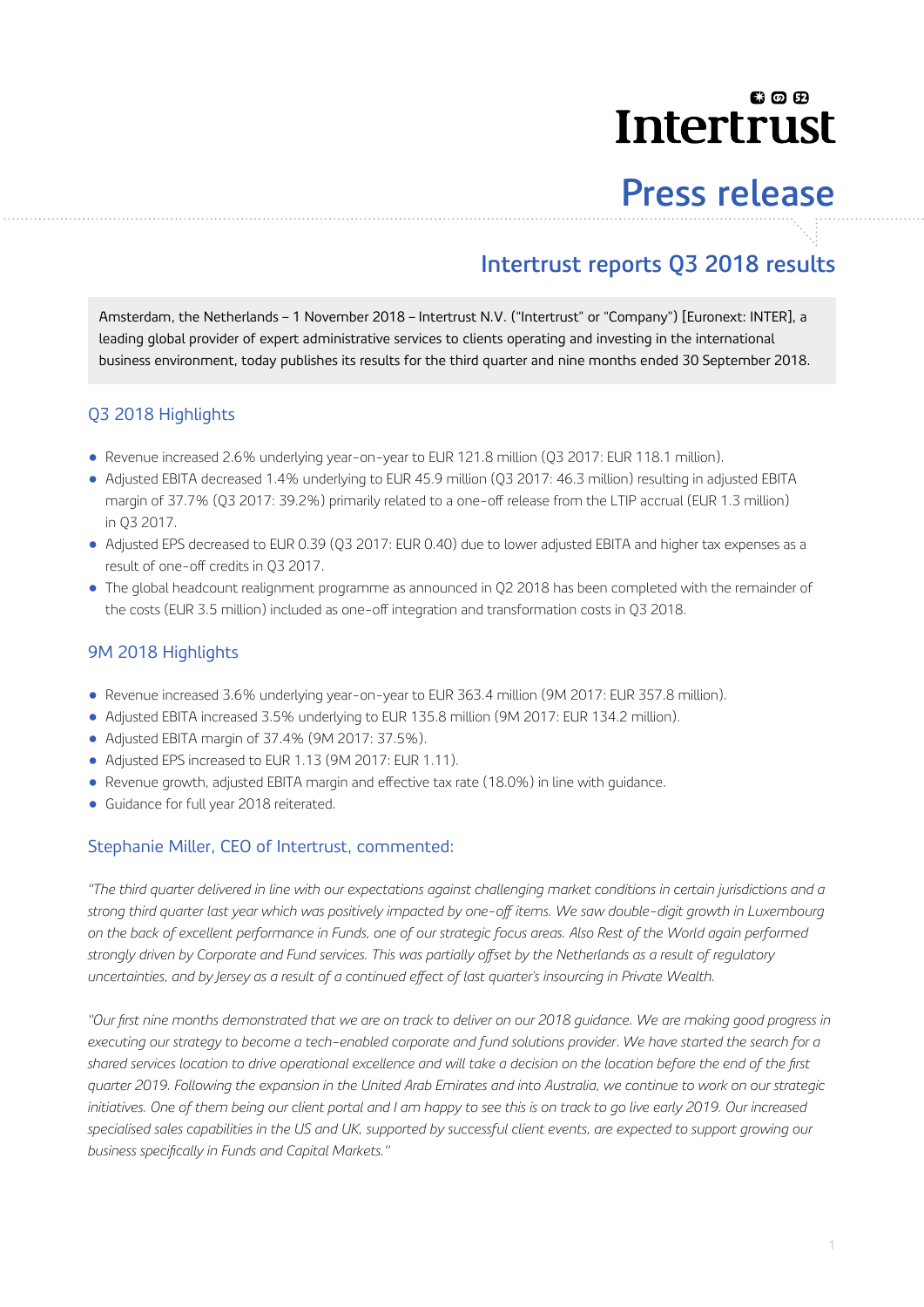#### € ◎ ⊕

#### Intertrust Group Q3 2018 figures

|                                               | As reported |         |             | Adjusted <sup>1</sup> |         |             |                                       |
|-----------------------------------------------|-------------|---------|-------------|-----------------------|---------|-------------|---------------------------------------|
|                                               | 03 2018     | 03 2017 | %<br>Change | 03 2018               | 03 2017 | %<br>Change | Underlying<br>$%$ change <sup>2</sup> |
| Revenue (€m)                                  | 121.8       | 118.1   | 3.1%        | 121.8                 | 118.1   | 3.1%        | 2.6%                                  |
| EBITA $(\epsilon m)$                          | 40.8        | 43.1    | $-5.4%$     | 45.9                  | 46.3    | $-1.0%$     | $-1.4%$                               |
| EBITA Margin                                  | 33.5%       | 36.5%   | $-300$ bps  | 37.7%                 | 39.2%   | $-156$ bps  | $-154$ bps                            |
| Net Income $(\epsilon m)$                     | 19.2        | 19.0    | 0.9%        | 34.7                  | 36.5    | $-4.9%$     |                                       |
| Earnings per share $(\epsilon)^3$             | 0.21        | 0.21    | 0.0%        | 0.39                  | 0.40    | $-2.5%$     |                                       |
| Cash from operating activities $(\epsilon m)$ | 20.2        | 23.8    | $-15.0%$    |                       |         |             |                                       |

1 See [Reconciliation of performance measures to reported results \(see page 7\)](#page-6-0) for further information on Adjusted figures

2 Underlying: Current and prior period at constant currency and, if applicable, including proforma figures for acquisition(s)

3 Average number of shares for Q3 2018: 88,905,202 shares; average for Q3 2017: 90,572,385 shares.

#### Intertrust Group 9M 2018 figures

|                                               | As reported |         |             | Adjusted <sup>1</sup> |         |             |                            |
|-----------------------------------------------|-------------|---------|-------------|-----------------------|---------|-------------|----------------------------|
|                                               | 9M 2018     | 9M 2017 | %<br>Change | 9M 2018               | 9M 2017 | %<br>Change | Underlying<br>% change $2$ |
| Revenue (€m)                                  | 363.4       | 357.8   | 1.6%        | 363.4                 | 357.8   | 1.6%        | 3.6%                       |
| EBITA $(\epsilon m)$                          | 125.4       | 125.6   | $-0.2%$     | 135.8                 | 134.2   | 1.2%        | 3.5%                       |
| EBITA Margin                                  | 34.5%       | 35.1%   | $-59$ bps   | 37.4%                 | 37.5%   | $-12bps$    | -5bps                      |
| Net Income $(\epsilon m)$                     | 60.1        | 58.7    | 2.4%        | 101.5                 | 100.9   | 0.5%        |                            |
| Earnings per share $(\epsilon)^3$             | 0.67        | 0.65    | 3.1%        | 1.13                  | 1.11    | 1.8%        |                            |
| Cash from operating activities $(\epsilon m)$ | 115.5       | 108.6   | 6.4%        |                       |         |             |                            |

1 See Reconciliation of performance measures to reported results for further information on Adjusted figures

2 Underlying: Current and prior period at constant currency and, if applicable, including proforma figures for acquisition(s)

3 Average number of shares for 9M 2018: 89,479,430 shares; average for 9M 2017: 90,890,356 shares.

#### Intertrust Group KPIs

|                                                | 9M 2018 | 9M 2017 | Change   |
|------------------------------------------------|---------|---------|----------|
| Underlying revenue growth                      | 3.6%    | 3.5%    |          |
| Adjusted EBITA margin                          | 37.4%   | 37.5%   |          |
| FTE (end of period)                            | 2,532   | 2.478   | 2.2%     |
| Revenue / Billable FTE (€k. LTM) <sup>1</sup>  | 261.5   | 260.2   | 0.5%     |
| Billable FTE / Total FTE (as %, end of period) | 74.6%   | 76.7%   |          |
| $HO & I$ costs (as % of revenue)               | 13.9%   | 12.2%   |          |
| Number of entities (000's, end of period)      | 48.3    | 51.1    | $-5.4%$  |
| > Regular                                      | 23.2    | 23.8    | $-2.5%$  |
| > High volume, low value (HVLV)                | 25.1    | 27.3    | $-7.9\%$ |
| ARPE ( $\epsilon$ k, LTM)                      | 10.2    | 9.4     | 8.4%     |
| > Regular                                      | 18.0    | 16.9    | 7.0%     |
| > High volume, low value (HVLV)                | 2.9     | 2.9     | 1.4%     |
| Working capital / LTM Revenue (as %)           | 1.2%    | $-0.2%$ |          |

1 Billable FTE is calculated based on LTM average, revenue is not corrected for currency impact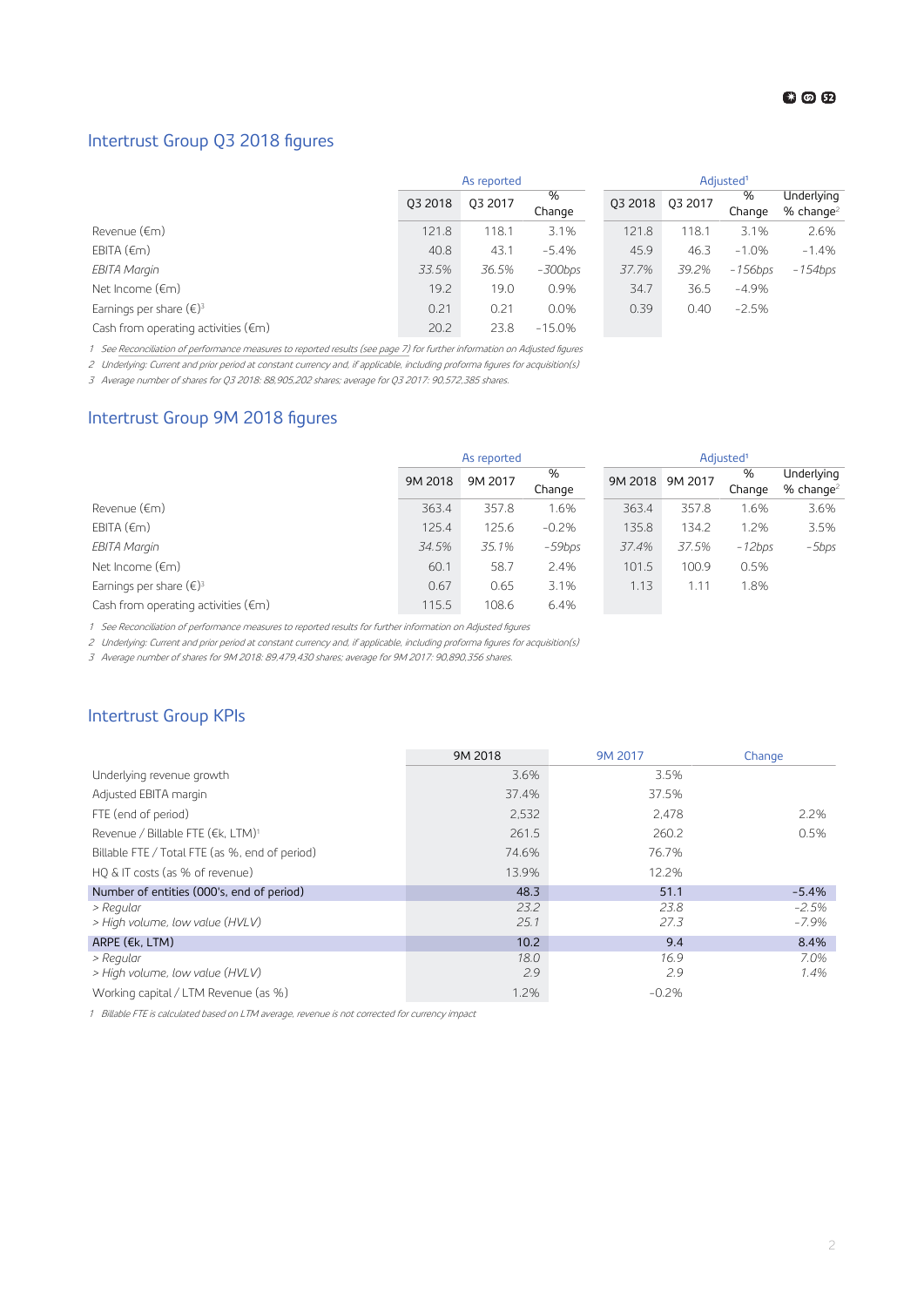#### Financial review

#### Revenue

Revenue in Q3 2018 increased 3.1% (+2.6% underlying) to EUR 121.8 million compared to EUR 118.1 million in Q3 2017. The revenue growth in Q3 2018 was mainly driven by Luxembourg (+11.2% underlying) and Rest of the World (+4.8% underlying), as a result of continued increased services to private equity and real estate funds, and complemented by growth in Capital Markets. The revenue decline in the Netherlands (-2.8% underlying) was mainly in Corporates whereas revenue decline in Jersey (-3.4% underlying) was mainly due to the continued effect of a large client insourcing in Private Wealth, as reported in Q2 2018.

For 9M 2018, revenue increased 3.6% underlying year-on-year to EUR 363.4 million compared to EUR 357.8 million in 9M 2017.

#### Adjusted EBITA and adjusted EBITA margin

In Q3 2018 adjusted EBITA decreased 1.4% on an underlying basis to EUR 45.9 million from EUR 46.3 million in Q3 2017. HQ and IT costs in Q3 2018 amounted to EUR 16.9 million compared to EUR 13.6 million in Q3 2017. Excluding the EUR 1.3 million benefit in Q3 2017 as a result of an LTIP accrual release, the increase was EUR 2.0 million (see page 5). In 9M 2018 adjusted EBITA increased 3.5% underlying to EUR 135.8 million (9M 2017: EUR 134.2 million). Adjusted EBITA margin was 37.7% in Q3 2018 (Q3 2017: 39.2%) and 37.4% in 9M 2018 (9M 2017: 37.5%).

#### Key Performance Indicators (KPIs)

At Capital Markets Day a new set of KPIs was introduced, as shown on page 2. Going forward the Company will report on these KPIs on a quarterly basis except for the number of entities and ARPE which will be phased out as of 2019, as these have proven to be less relevant in the services mix Intertrust offers today.

Underlying revenue growth and adjusted EBITA margin in 9M 2018 were in line with the same period last year. Revenue per billable FTE increased 0.5% to EUR 261.5k in 9M 2018 from EUR 260.2k in 9M 2017. The ratio of billable FTE / Total FTE decreased to 74.6% in 9M 2018 from 76.7% in 9M 2017 mainly as a result of an increase in FTE in HQ and IT. Total HQ and IT costs increased as a percentage of revenue to 13.9% in 9M 2018 (9M 2017: 12.2%). This was due to amongst others an LTIP accrual release of EUR 1.3 million in Q3 2017 as referred to above. The number of entities decreased to 48.3k at the end of 9M 2018 from 51.1k at the end of 9M 2017 driven by the relatively higher decrease in High Volume Low Value entities confirming the trend. The number of Regular entities increased from 23.1k in H1-2018 to 23.2k in Q3 2018.

ARPE for 9M 2018 was EUR 10.2k, an increase of 8.4%, compared to EUR 9.4k in 9M 2017. ARPE of the Regular, higher value, entities increased by 7.0% as a result of increased regulatory reporting requirements.

#### **Capital employed**

| $(EUR$ million) <sup>1</sup>                     | 30.09.2018 | 31.12.2017 | 30.09.2017 |
|--------------------------------------------------|------------|------------|------------|
| Acquisition-related intangible assets            | 1.460.8    | 1.474.2    | 1.491.3    |
| Other intangible assets                          | 13.4       | 14.8       | 13.9       |
| Property, plant and equipment                    | 14.3       | 16.5       | 17.7       |
| Total working capital                            | 5.9        | (0.9)      | (0.9)      |
| Other assets                                     | 3.9        | 4.4        | 5.2        |
| Total Capital employed (Operational)             | 1,498.2    | 1.509.0    | 1,527.2    |
| Total equity                                     | 713.9      | 705.1      | 719.1      |
| Net debt                                         | 701.7      | 720.7      | 724.7      |
| Provisions, deferred taxes and other liabilities | 82.7       | 83.2       | 83.4       |
| Total Capital employed (Finance)                 | 1.498.2    | 1.509.0    | 1.527.2    |

1 Figures presented in EUR million tables are calculated before roundings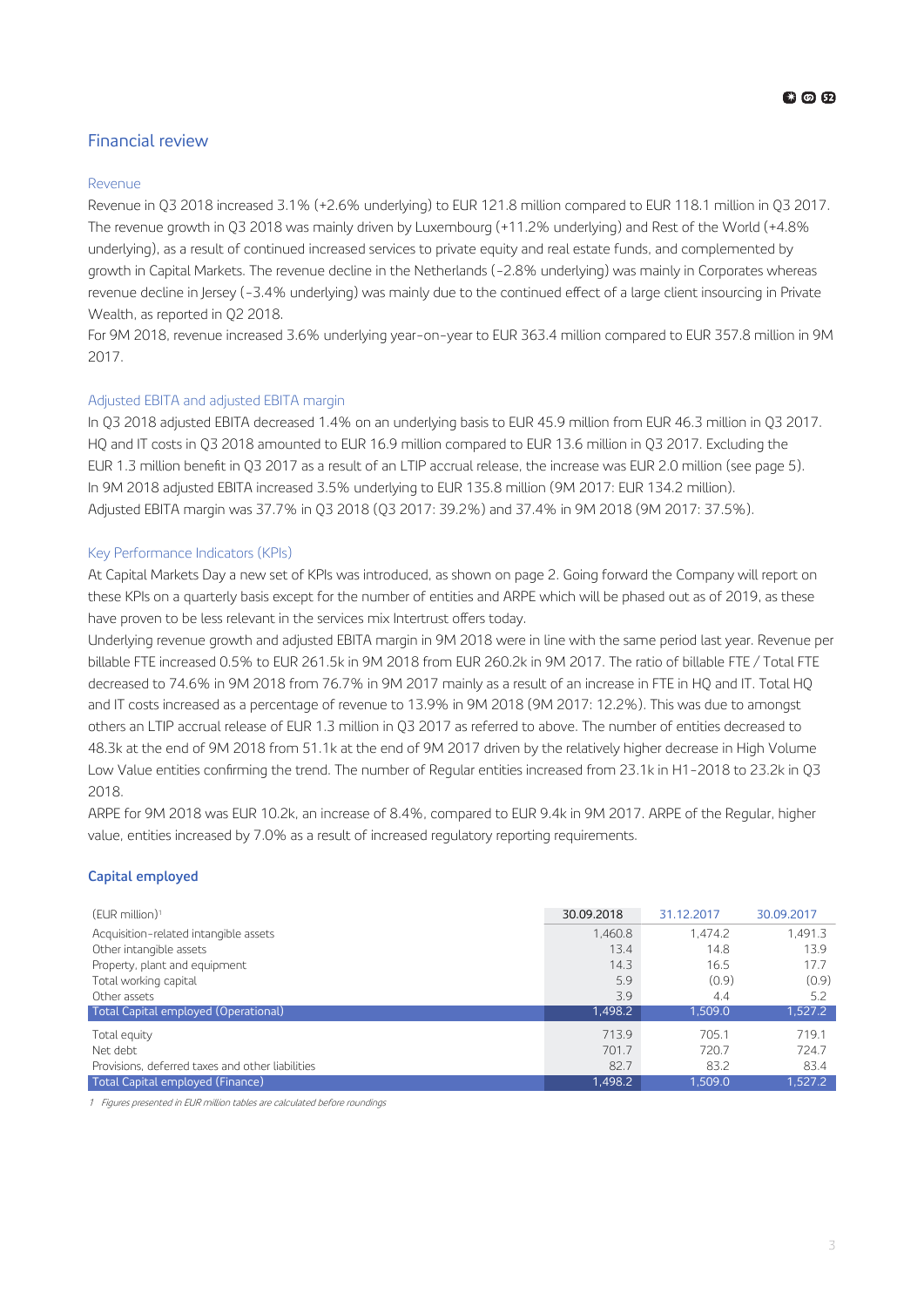#### Cash flow, working capital and net debt

Net cash from operating activities increased 6.4% to EUR 115.5 million in 9M 2018, from EUR 108.6 million in 9M 2017.

Working capital at the end of Q3 2018 amounted to EUR 5.9 million, versus EUR 0.9 million negative at the end of Q3 2017. Working capital follows a seasonal pattern with a peak level at the end of the third quarter and a low level at the end of the first quarter, primarily resulting from annual billing runs in the Americas, the Netherlands and Luxembourg. The net increase compared to the end of Q3 2017 is primarily the result of income tax payments for an amount of EUR 10.7 million relating to previous years.

Net debt decreased to EUR 701.7 million at the end Q3 2018 (Q4 2017: EUR 720.7 million) mainly as a result of strong cash generation. The leverage ratio decreased to 3.55x (end Q3 2018) from 3.66x (end Q4 2017), well within our bank covenant of 4.50x.

#### Performance in key jurisdictions

*Revenue breakdown rHflHFts Intertrust's new reporting structure whereby Cayman Islands is included within the new Americas segment, together with Bahamas, Brazil, BVI, Curacao and USA, previously part of Rest of the World. The quarterly comparables for 2017 based on the new segment Americas are provided on page [6](#page-5-0) of this press release.*

*Figures presented in EUR million tables are calculated before roundings.*

| Revenue per jurisdiction (EUR million) | 03 2018 | 03 2017 | % Change | Underlying %<br>$ch$ ange <sup>1</sup> |
|----------------------------------------|---------|---------|----------|----------------------------------------|
| The Netherlands                        | 28.4    | 29.3    | $-2.8\%$ | $-2.8%$                                |
| Luxembourg                             | 26.8    | 24.1    | 11.2%    | 11.2%                                  |
| Americas                               | 21.4    | 20.9    | 2.7%     | 1.4%                                   |
| Jersey                                 | 14.0    | 14.4    | $-2.8%$  | $-3.4%$                                |
| Rest of the World                      | 31.1    | 29.4    | 5.5%     | 4.8%                                   |
| <b>Group total</b>                     | 121.8   | 118.1   | 3.1%     | 2.6%                                   |

1 Underlying: Current and prior period at constant currency and, if applicable, including proforma figures for acquisition(s)

| Revenue per jurisdiction (EUR million) | 9M 2018 | 9M 2017 | % Change | Underlying %<br>change <sup>1</sup> |
|----------------------------------------|---------|---------|----------|-------------------------------------|
| The Netherlands                        | 85.1    | 85.9    | $-0.9%$  | $-0.9%$                             |
| Luxembourg                             | 79.8    | 71.7    | 11.4%    | 11.4%                               |
| Americas                               | 61.0    | 65.1    | $-6.3%$  | 0.5%                                |
| Jersey                                 | 43.2    | 44.1    | $-2.1%$  | $-0.9%$                             |
| Rest of the World                      | 94.2    | 90.9    | 3.6%     | 6.1%                                |
| <b>Group total</b>                     | 363.4   | 357.8   | 1.6%     | 3.6%                                |

-<br>1 Underlying: Current and prior period at constant currency and, if applicable, including proforma figures for acquisition(s)

#### The Netherlands (23% of Q3 2018 Group revenue)

In Q3 2018 revenue declined 2.8% underlying to EUR 28.4 million (Q3 2017: EUR 29.3 million) after flat revenue growth in the first half of the year. The decline was mainly in Corporate Services. In the first nine months of the year the Netherlands generated revenue of EUR 85.1 million (-0.9% underlying) compared to EUR 85.9 million in the same period last year. Market conditions remain challenging in the Netherlands due to upcoming tax and regulatory changes although we view the results of Dutch Budget Day ("Prinsjesdag") as net slightly positive for the Company's client activity.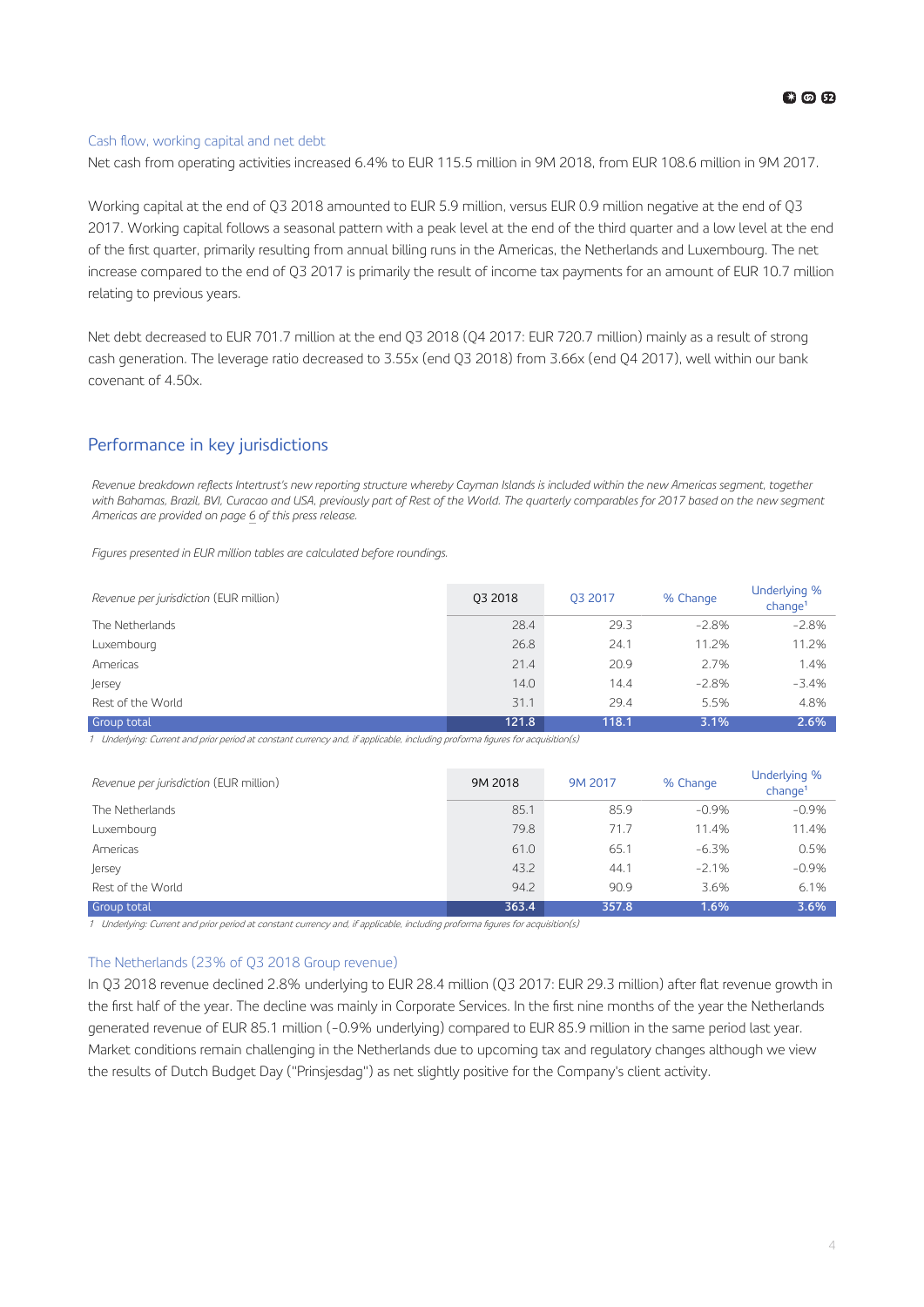# **63 @ 62**

#### Luxembourg (22% of Q3 2018 Group revenue)

Revenue in Q3 2018 was EUR 26.8 million compared to EUR 24.1 million in Q3 2017 (+11.2% underlying). The doubledigit underlying revenue growth in this segment is driven by strong performance in Fund Services. In 9M 2018 reveue increased 11.4% to EUR 79.8 million (9M 2017: EUR 71.7 million). Market conditions in Luxembourg remain attractive for private equity and real estate funds.

#### Americas (18% of Q3 2018 Group revenue)

Revenue increased from EUR 20.9 million in Q3 2017 to EUR 21.4 million in Q3 2018 (+1.4% underlying), driven by increased activity levels of our client base and more demand for regulatory services. Market traction continued with key focus on Capital Markets and Funds, as increased liquidity and tax reformation led to increased volume and larger deal size. In 9M 2018 revenue amounted to EUR 61.0 million (+0.5% underlying) compared to EUR 65.1 million in 9M 2017. We are applying for a license, subject to approval by the Delaware Bank Commissioner in 2019, enabling us to provide additional onshore services to US and international clients operating in all US states.

#### Jersey (12% of Q3 2018 Group revenue)

Revenue in Q3 2018 was EUR 14.0 million compared to EUR 14.4 million in Q3 2017 (-3.4% underlying). Corporate and Fund Services continued to perform well, offset by a decline in Private Wealth Services which included the decision of a large client to insource as mentioned in Q2 2018. In 9M 2018 revenue declined to EUR 43.2 million from EUR 44.1 million in 9M 2017 (-0.9% underlying).

#### Rest of the World (ROW) (26% of Q3 2018 Group revenue)

Revenue increased from EUR 29.4 million in Q3 2017 to EUR 31.1 million in Q3 2018 (+4.8% underlying). In Rest of the World growth was driven by Hong Kong where Funds performed well, by Spain where we continued to grow our Corporates and Funds business. and by good performance across all service lines in the Nordics.

In 9M 2018 revenue increased to EUR 94.2 million compared to EUR 90.9 million in 9M 2017 (+6.1% underlying).

#### **Group HQ & IT costs**

| (EUR million)               | 03 2018 | 03 2017 | 9M 2018 | 9M 2017 |
|-----------------------------|---------|---------|---------|---------|
| Group HQ costs <sup>1</sup> | (7.8)   | (5.6)   | (24.1)  | (18.5)  |
| IT costs                    | (9.1)   | (8.0)   | (26.5)  | (25.3)  |
| Total Group HQ and IT costs | (16.9)  | (13.6)  | (50.6)  | (43.8)  |
| As % of Revenue             | 13.9%   | 11.5%   | 13.9%   | 12.2%   |

<sup>1</sup> As a result of the new segmentation, the North America HQ costs have been moved to the Americas segment (EUR 0.8 m in Q3 2017, EUR 2.5 m in 9M 2017)

For Q3 2018 HQ costs increased by EUR 2.2 million, of which EUR 1.3 million was due to the LTIP release in Q3 2017, to EUR 7.8 million from EUR 5.6 million in the same quarter last year.

IT costs increased EUR 1.1 million in Q3 2018 compared to the same period last year. The increase was mainly related to the preparations for the new client portal, as well as increased outsourcing costs following the migration of our data centres. The implementation of our IT roadmap is progressing well and, as previously disclosed, will be completed mid-2019.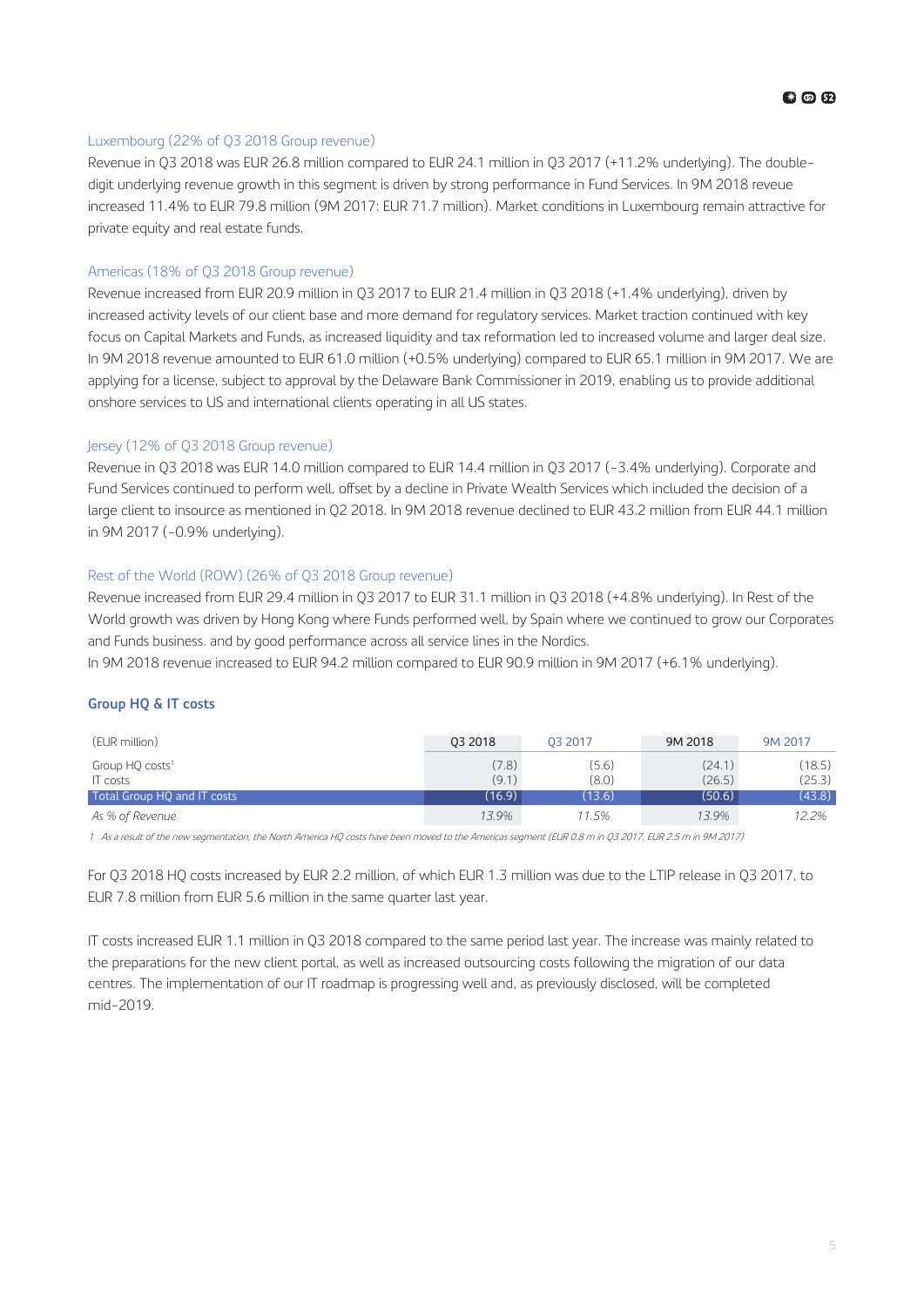#### <span id="page-5-0"></span>Full year 2018 outlook

Intertrust management confirms its outlook for the full year 2018:

- Underlying revenue growth of at least 3% year-on-year.
- Adjusted EBITA margin of at least 37%.
- Capex around 2% of revenue.
- $\bullet$  Effective tax rate of approximately 18%.
- Dividend policy 40-50% of adjusted net income.

#### Medium term guidance

At Capital Markets Day (20 September 2018) we presented the following medium term guidance:

- Underlying revenue growth of 3 5% year-on-year.
- Adjusted EBITA margin growing to more than 38% by 2021 from at least 36% in 2019 reflecting three near-term impacts:
	- Investment in cost efficiency measures
	- Investment in business development and new solutions
	- Mix impact from slower growth in the Netherlands and higher growth in ROW.
- Capex expected to be around 2% of revenue.
- $\bullet$  Effective tax rate of around 19%.
- Dividend policy at least 40% of adjusted net income.
- Target leverage of around 3.0x.

#### Explanatory tables

*Figures presented in EUR million tables are calculated before roundings.*

#### **Segmentation change reconciliation**

As of Q1 2018, Cayman Islands has been included within the new Americas segment, together with Bahamas, Brazil, BVI, Curacao and USA, previously part of Rest of the World. The reconciliation table below shows the restated 2017 segmentation:

| (EUR million)     | O3                       |                        |                          | <b>9M</b> |                          |                        |                          |           |
|-------------------|--------------------------|------------------------|--------------------------|-----------|--------------------------|------------------------|--------------------------|-----------|
|                   |                          | 2017 presented in 2018 | 2017                     |           |                          | 2017 presented in 2018 | 2017                     |           |
|                   | Revenue                  | % Revenue              | Revenue                  | % Revenue | Revenue                  | % Revenue              | Revenue                  | % Revenue |
| Netherlands       | 29.3                     | 25%                    | 29.3                     | 25%       | 85.9                     | 24%                    | 85.9                     | 24%       |
| Luxembourg        | 24.1                     | 20%                    | 24.1                     | 20%       | 71.7                     | 20%                    | 71.7                     | 20%       |
| Americas          | 20.9                     | 18%                    | $\overline{\phantom{0}}$ | n.a.      | 65.1                     | 18%                    | $\overline{\phantom{0}}$ | n.a.      |
| Cayman            | $\overline{\phantom{m}}$ | n.a.                   | 16.0                     | 14%       | $\overline{\phantom{m}}$ | n.a.                   | 50.2                     | 14%       |
| Jersey            | 14.4                     | 12%                    | 14.4                     | 12%       | 44.1                     | 12%                    | 44.1                     | 12%       |
| Rest of the World | 29.4                     | 25%                    | 34.3                     | 29%       | 90.9                     | 25%                    | 105.9                    | 30%       |
| Segment Revenue   | 118.1                    | 100%                   | 118.1                    | 100%      | 357.8                    | 100%                   | 357.8                    | 100%      |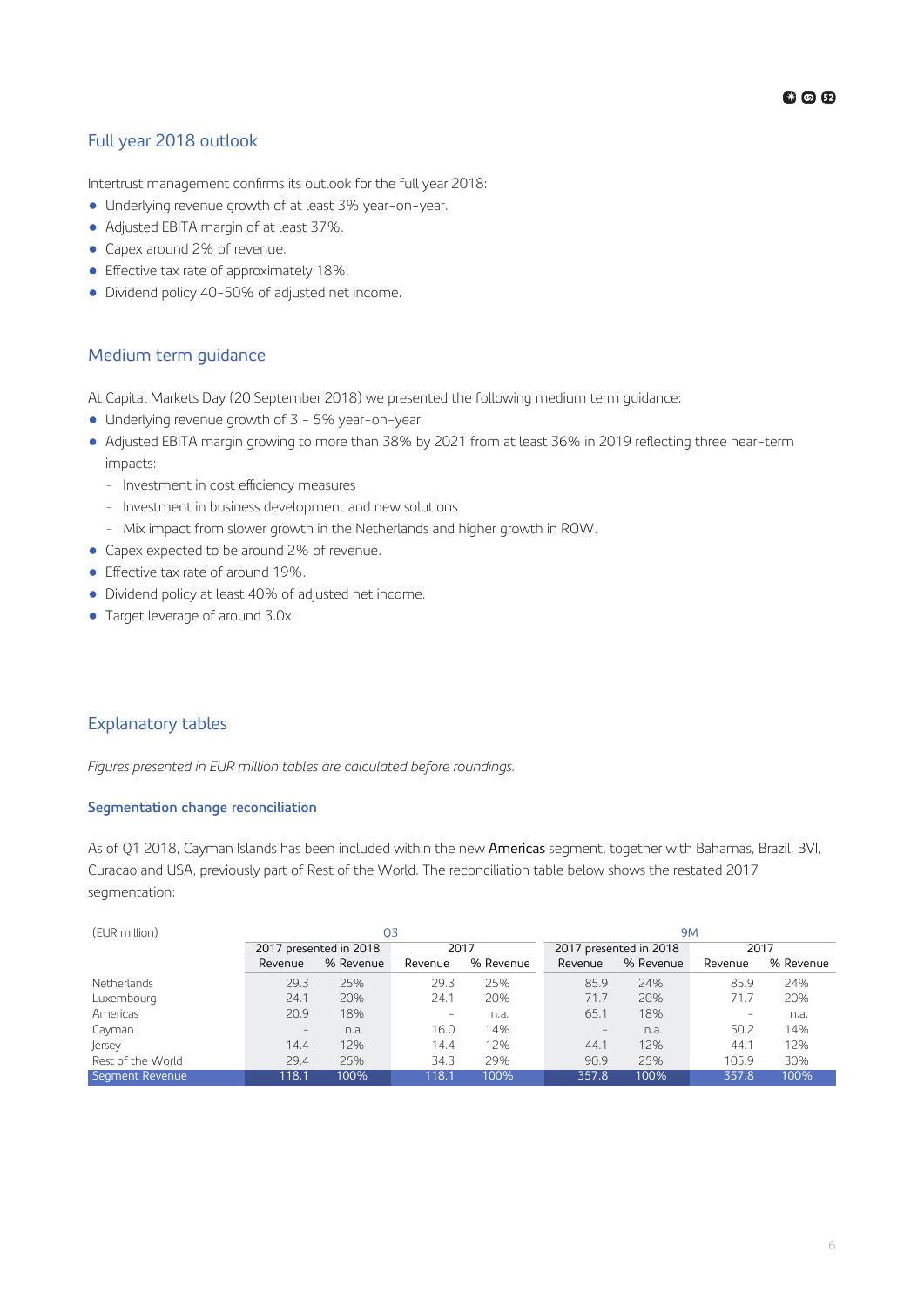#### <span id="page-6-0"></span>**Reconciliation of performance measures to reported results**

| (EUR million)                                         | O3    |       | <b>9M</b> |       |  |
|-------------------------------------------------------|-------|-------|-----------|-------|--|
|                                                       | 2018  | 2017  | 2018      | 2017  |  |
| Profit/(loss) from operating activities               | 30.4  | 32.9  | 94.6      | 94.8  |  |
| Amortisation of acquisition-related intangible assets | 10.4  | 10.2  | 30.8      | 30.8  |  |
| Specific items - Transaction costs                    | 0.0   | 0.0   | 0.1       | 0.1   |  |
| Specific items - Integration and transformation costs | 4.9   | 2.7   | 9.2       | 5.8   |  |
| Specific items - Share-based payment upon IPO         | 0.4   | 0.6   | 0.9       |       |  |
| Specific items - Share-based payment upon integration | 0.1   |       | 0.1       |       |  |
| Specific items - Other items                          | (0.3) | (0.1) | 0.1       | O.C   |  |
| <b>Adjusted EBITA</b>                                 | 45.9  | 46.3  | 135.8     | 134.2 |  |

Adjusted EBITA is defined as EBITA before specific items. Specific items of income or expense are income and expense items that, based on their significance in size or nature, should be separately presented to provide further understanding on financial performance. Specific items are not of an operational nature and do not represent core operating results. The one-off expenses are related to redundancies, legal costs and settlement fees. The Company uses this measure to analyse the operational performance of the company and its reportable segments.

| (EUR million)                                                                                                                                                                                                | O3    |       | <b>9M</b> |        |  |
|--------------------------------------------------------------------------------------------------------------------------------------------------------------------------------------------------------------|-------|-------|-----------|--------|--|
|                                                                                                                                                                                                              | 2018  | 2017  | 2018      | 2017   |  |
| <b>Adjusted EBITA</b>                                                                                                                                                                                        | 45.9  | 46.3  | 135.8     | 134.2  |  |
| Net finance costs - excluding net foreign exchange loss <sup>1</sup><br>Share of profit and result of transactions with equity-accounted<br>investees and subsidiaries (net of tax)<br>Income tax (adjusted) | (6.7) | (6.8) | (21.2)    | (20.8) |  |
|                                                                                                                                                                                                              | 0.0   | 0.0   | 0.1       | (0.2)  |  |
|                                                                                                                                                                                                              | (4.5) | (3.1) | (13.2)    | (12.3) |  |
| Adjusted Net income                                                                                                                                                                                          | 34.7  | 36.5  | 101.5     | 100.9  |  |

<sup>1</sup> Foreign exchange gain/(loss) for Q3 2018 was (EUR 0.0 m), 9M 2018 was (EUR 0.1 m); (Q3 2017: EUR 1.4 m, 9M 2017: EUR 2.6 m )

Adjusted Net Income equals adjusted EBITA minus Net finance costs, minus share of Profit & Loss from equity-accounted investees and minus Income tax. The Finance costs exclude the foreign exchange gains and losses. Income tax is adjusted for any tax related to the pre-IPO period.

#### **Tax reconciliation**

| (EUR million)                                    | 30.09.2018 |        | 30.09.2017 |        | Chanae     |                  |
|--------------------------------------------------|------------|--------|------------|--------|------------|------------------|
| Profit before income tax                         |            | 73.3   |            | 76.4   |            | (3.1)            |
| Income tax using the Company's domestic tax rate | $25.0\%$   | (18.3) | 25.0%      | (19.1) |            | 0.8              |
| Effect of tax rates in foreign jurisdictions     |            | 6.7    |            | 6.3    |            | 0.5              |
| Effect of non-taxable and other items            |            | (2.1)  |            | (0.3)  |            | (1.8)            |
| Others                                           |            | 0.5    |            | (4.6)  |            | 5.0              |
| Income tax                                       | 18.0%      | (13.2) | $23.1\%$   | (17.7) | $-512$ bps | 4.5 <sup>°</sup> |

"Effect of non-taxable and other items" was EUR 1.8 million higher in 9M 2018 mainly due to one-off items included in 9M 2017. "Others" included a one-off income tax expense of EUR 5.4 million in 9M 2017 related to pre-IPO period

(2012-2015). This one-off was excluded from adjusted net income.

Eliminating those items the effective tax rate in 9M 2017 was similar to 9M 2018.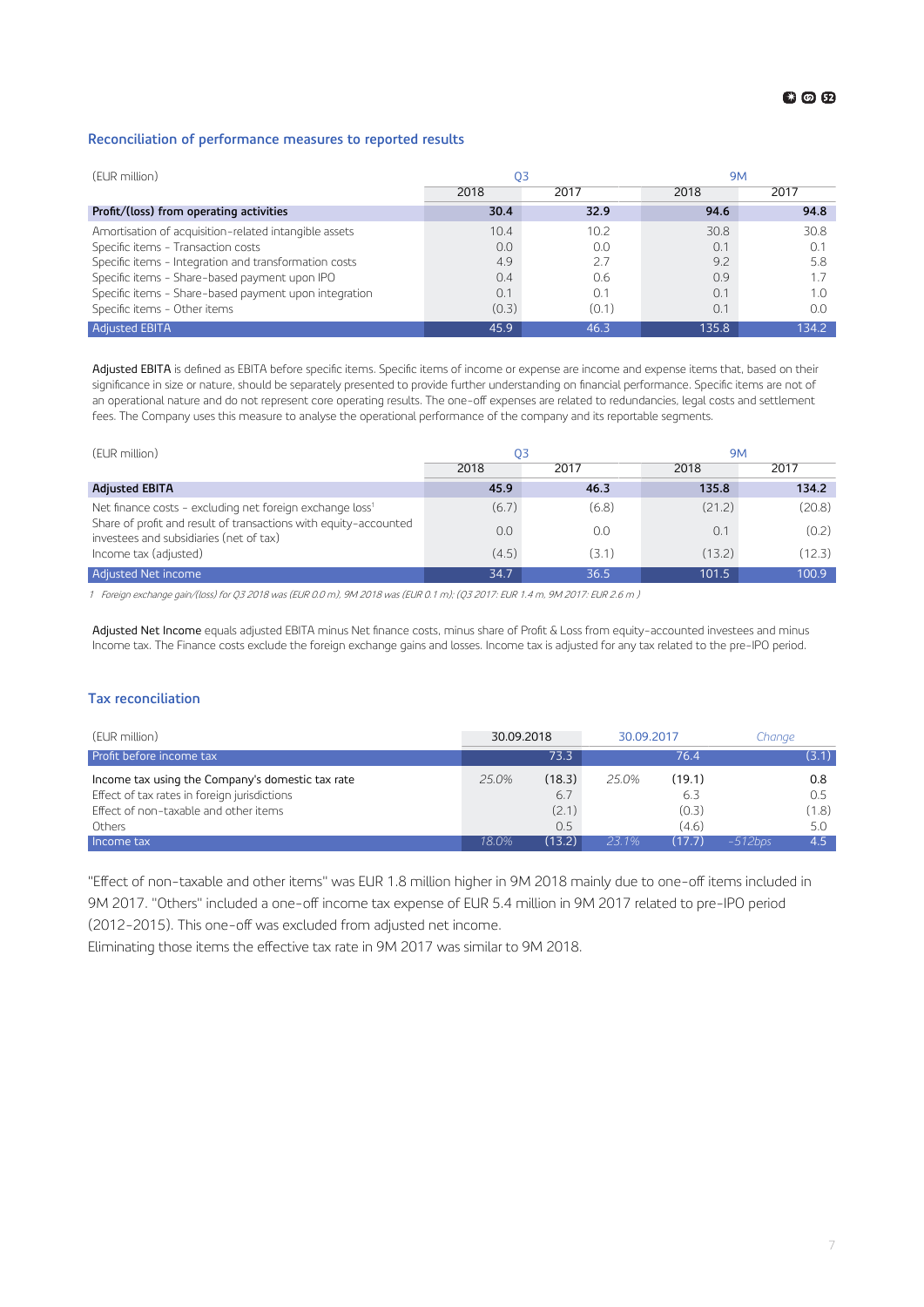#### Additional information

#### Financial calendar

| Date             | Event                         |
|------------------|-------------------------------|
| 7 November 2018  | Interim ex-dividend date      |
| 8 November 2018  | Interim dividend record date  |
| 30 November 2018 | Interim dividend payment date |
| 7 February 2019  | 04/FY 2018 results            |
| 25 April 2019    | Q1 2019 trading update        |
| 16 May 2019      | Annual General Meeting        |
| 1 August 2019    | 02/H1 2019 results            |
| 31 October 2019  | Q3 2019 trading update        |

#### Analyst call / webcast

Today, Intertrust's CEO Stephanie Miller and CFO Hans Turkesteen will hold an analyst / investor call at 13:00 CET. A webcast of the call will be available on the Company's website. The webcast can be accessed [here](https://channel.royalcast.com/intertrustgroupinvestors/#!/intertrustgroupinvestors/20181101_1). The supporting presentation can be downloaded from our [website.](https://www.intertrustgroup.com/investors)

#### Investor and media contact

Marieke Palstra [marieke.palstra@intertrustgroup.com](mailto:marieke.palstra@intertrustgroup.com) Director of Investor Relations and Corporate Communications Tel: +31 20 577 1157

#### About Intertrust

Intertrust is a global leader in providing expert administrative services to clients operating and investing in the international business environment. The Company has more than 2,500 employees across 41 offices and 29 jurisdictions in Europe, the Americas, Asia Pacific and the Middle-East. Intertrust has leading market positions in selected key financial markets, including the Netherlands, Luxembourg, Jersey and the Americas. Intertrust delivers high-quality, tailored corporate, fund, capital market and private wealth services to its clients, with a view to building long-term relationships. The Company works with global law firms and accountancy firms, multinational corporations, financial institutions, fund managers, high net worth individuals and family offices.

#### Forward-looking statements and presentation of financial and other information

This press release may contain forward looking statements with respect to Intertrust's future financial performance and position. Such statements are based on Intertrust's current expectations, estimates and projections and on information currently available to it. Intertrust cautions investors that such statements contain elements of risk and uncertainties that are difficult to predict and that could cause Intertrust's actual financial performance and position to differ materially from these statements. Intertrust has no obligation to update or revise any statements made in this press release, except as required by law.

All figures included in this press release are unaudited. This press release contains information that qualifies, or may qualify, as inside information within the meaning of Article 7(1) of the EU Market Abuse Regulation.

## **Appendix**

| Condensed consolidated interim statement of profit or loss       |  |
|------------------------------------------------------------------|--|
| Condensed consolidated interim statement of comprehensive income |  |
| Condensed consolidated interim statement of financial position   |  |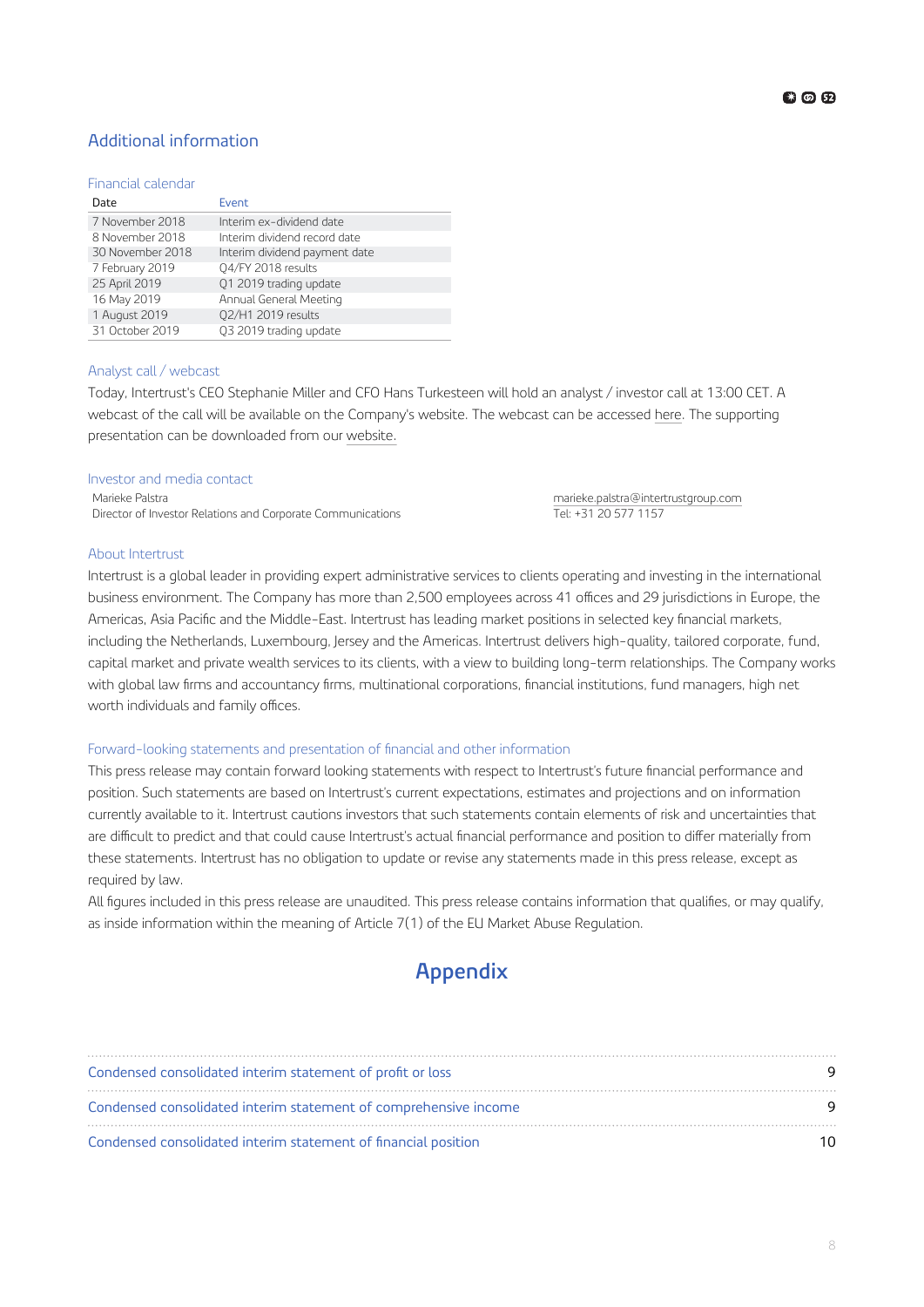# <span id="page-8-0"></span>Condensed consolidated interim statement of profit or loss

| (EUR 000)                                                                                                                                                                |                                             | Q <sub>3</sub>                                      |                                                       | <b>9M</b>                                              |  |
|--------------------------------------------------------------------------------------------------------------------------------------------------------------------------|---------------------------------------------|-----------------------------------------------------|-------------------------------------------------------|--------------------------------------------------------|--|
|                                                                                                                                                                          | 2018                                        | 2017                                                | 2018                                                  | 2017                                                   |  |
| Revenue                                                                                                                                                                  | 121,763                                     | 118,086                                             | 363,368                                               | 357,802                                                |  |
| Staff expenses<br>Rental expenses<br>Other operating expenses<br>Other operating income<br>Depreciation and amortisation of other intangible assets                      | (56,025)<br>(6, 103)<br>(16,094)<br>(2,744) | (51, 470)<br>(5,852)<br>(15, 106)<br>200<br>(2,749) | (164, 609)<br>(18, 147)<br>(46, 913)<br>51<br>(8,301) | (160, 484)<br>(17, 881)<br>(45,804)<br>200<br>(8, 189) |  |
| Amortisation of acquisition-related intangible assets                                                                                                                    | (10, 441)                                   | (10, 224)                                           | (30, 805)                                             | (30, 845)                                              |  |
| Profit/(loss) from operating activities                                                                                                                                  | 30,356                                      | 32,885                                              | 94,644                                                | 94,799                                                 |  |
| Financial income<br>Financial expense<br>Financial result<br>Share of profit and result of transactions with equity-accounted<br>investees and subsidiaries (net of tax) | 60<br>(6,825)<br>(6,765)<br>18              | 4<br>(5,370)<br>(5,366)<br>4                        | 244<br>(21,611)<br>(21, 367)<br>59                    | $\mathcal{Q}$<br>(18, 193)<br>(18, 184)<br>(191)       |  |
| Profit/(loss) before income tax                                                                                                                                          | 23,609                                      | 27,523                                              | 73,336                                                | 76,424                                                 |  |
| Income tax                                                                                                                                                               | (4, 457)                                    | (8, 542)                                            | (13,208)                                              | (17,680)                                               |  |
| Profit/(loss) after tax                                                                                                                                                  | 19,152                                      | 18,981                                              | 60,128                                                | 58,744                                                 |  |
| Profit/(loss) for the year after tax attributable to:<br>Owners of the Company<br>Non-controlling interests<br>Profit/(loss)                                             | 19,152<br>19,152                            | 18,961<br>20<br>18,981                              | 60,108<br>20<br>60,128                                | 58,675<br>69<br>58,744                                 |  |
| Basic earnings per share (EUR)<br>Diluted earnings per share (EUR)                                                                                                       | 0.21<br>0.21                                | 0.21<br>0.20                                        | 0.67<br>0.66                                          | 0.65<br>0.63                                           |  |

## **Condensed consolidated interim statement of comprehensive income**

| (EUR 000)<br>03                                                             |               |           | <b>9M</b> |           |  |
|-----------------------------------------------------------------------------|---------------|-----------|-----------|-----------|--|
|                                                                             | 2018          | 2017      | 2018      | 2017      |  |
| Profit/(loss) after tax                                                     | 19,152        | 18.981    | 60.128    | 58.744    |  |
| Actuarial gains and losses on defined benefit plans                         | 267           | (5)       | 441       | 148       |  |
| Income tax on actuarial gains and losses on defined benefit plans           | 154           |           | 154       |           |  |
| Items that will never be reclassified to profit or loss                     | 421           | (5)       | 595       | 148       |  |
| Foreign currency translation differences - foreign operations               | 1,321         | (11.631)  | 10.181    | (43,607)  |  |
| Movement on cash flow hedges in other comprehensive income                  | 158           | (407)     | 642       | 804       |  |
| Income tax on movement on cash flow hedges in other comprehensive<br>income | (39)          | (244)     | (159)     | (546)     |  |
| Items that are or may be reclassified to profit or loss                     | 1,440         | (12, 282) | 10,664    | (43, 349) |  |
| Other comprehensive income/(loss) for the year, net of tax                  | 1.861         | (12, 287) | 11,259    | (43,201)  |  |
| Total comprehensive income/(loss) for the year                              | 21,013        | 6,694     | 71,387    | 15,543    |  |
| Total comprehensive income/(loss) for the year attributable to:             |               |           |           |           |  |
| Owners of the Company                                                       | 21,011        | 6.674     | 71.364    | 15.474    |  |
| Non-controlling interests                                                   | $\mathcal{P}$ | 20        | 23        | 69        |  |
| Total comprehensive income/(loss) for the year                              | 21,013        | 6,694     | 71,387    | 15,543    |  |